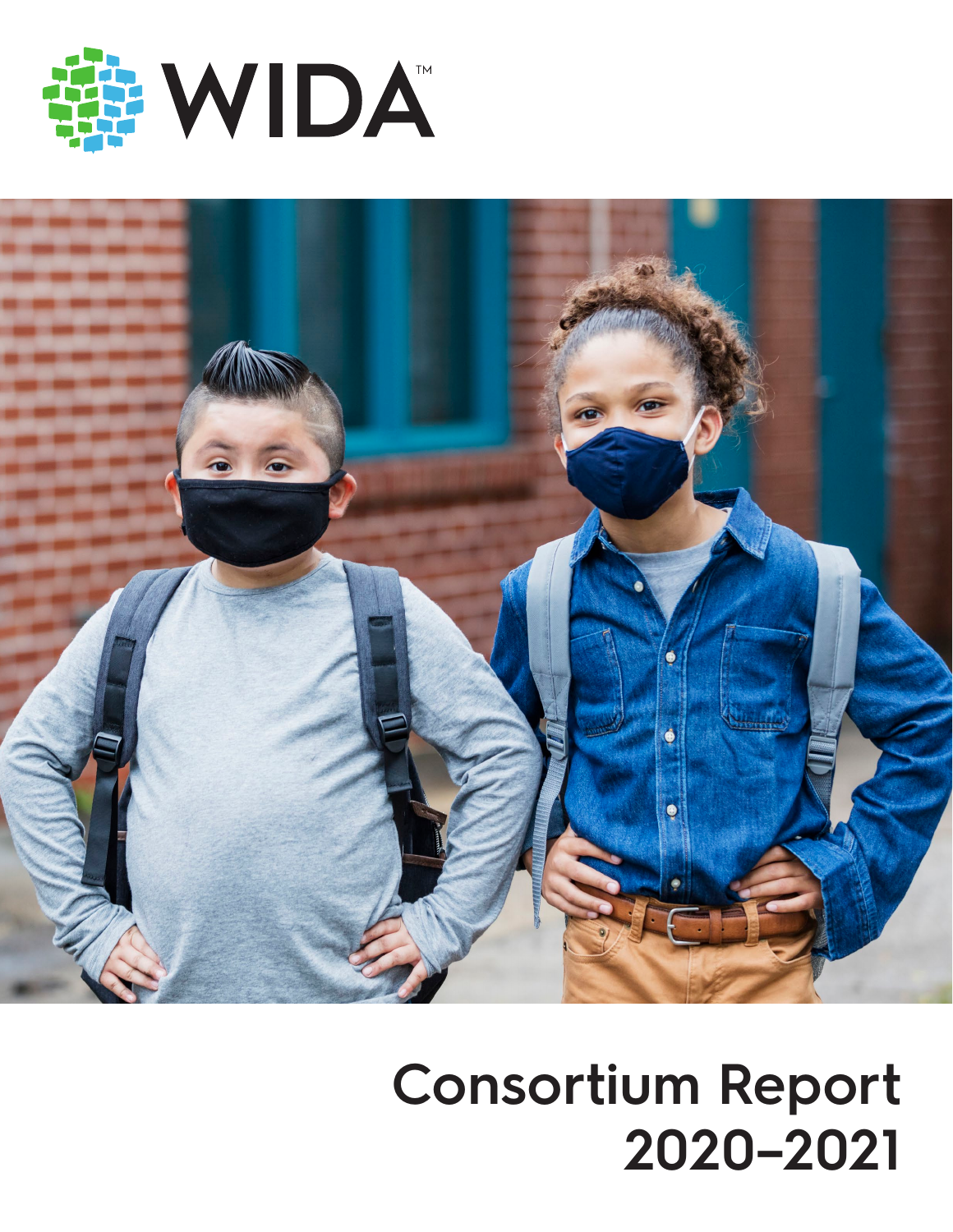

The WIDA Consortium Report is prepared annually to provide a concise year-in-review that highlights Consortium-wide activities, ACCESS participation counts, and selected communications. The report is published each June for the previous reporting year.

#### **Consortium Activities and Events**

A few months into the COVID-19 pandemic, the 2020–2021 school year kicked off with many schools reopening their doors under safety guidelines to avoid the spread of the virus. Despite these measures, schools across the nation continued to need remote learning tools and strategies. WIDA responded with practice- and research-informed resources to support educators. In spite of these challenges, the 2020–2021 year brought celebrations as well. Here are some highlights:

- WIDA successfully launched the *English Language Development Standards Framework, 2020 Edition.*  This edition represents an evolution of our understanding about how multilingual learners engage with curriculum, and how educators can work together to build on the assets of all learners.
- WIDA developed and published multiple resources aimed at supporting educators, multilingual learners, and their families during the COVID-19 pandemic, including a one-time remote screener that could be administered via cell phone, and a widely downloaded publication *Assessment Best Practices during COVID-19.*
- The WIDA eSummit served as a virtual professional learning opportunity, featuring 20 presenters and 3,054 in-person attendees across 3 weeks and close to 5,700 recording views through February 2021.
- WIDA worked closely with subcommittees and educators to redesign the website's secure portal.
- State education leaders came together virtually for the 2021 WIDA Board Meeting, which featured presentations from WIDA, the U.S. Department of Education, and fellow state leaders.
- In October 2020, the state of Washington joined the WIDA Consortium as the 41st member.

## **Professional Learning**

Due to continued uncertainty of the COVID-19 pandemic, WIDA Professional Learning transitioned to 100% eLearning delivery at the beginning of the 2020–2021 academic year. WIDA continued to honor the same number of PLUs as the previous testing year.

Consortium states had the option to purchase the Self-Paced eWorkshop Package, which included eight eWorkshops available to all educators within the state. Thirty-nine states purchased the Self-Paced eWorkshop Package, with 18,042 educators completing self-paced eWorkshops. States were also able to choose from 13 Facilitated eWorkshops, in which educators could engage with one another via webinars and discussion boards. WIDA Professional Learning delivered 151 facilitated eWorkshops, with 870 educators completing facilitated eWorkshops. In total, 18,912 educators completed WIDA eWorkshops during the 2020-21 academic year. In addition, 72 assessment webinars were delivered.

WIDA Professional Learning designed a set of micro-offerings to support educators of multilingual learners during the pandemic. These micro-offerings were available to all educators at no cost on the WIDA website.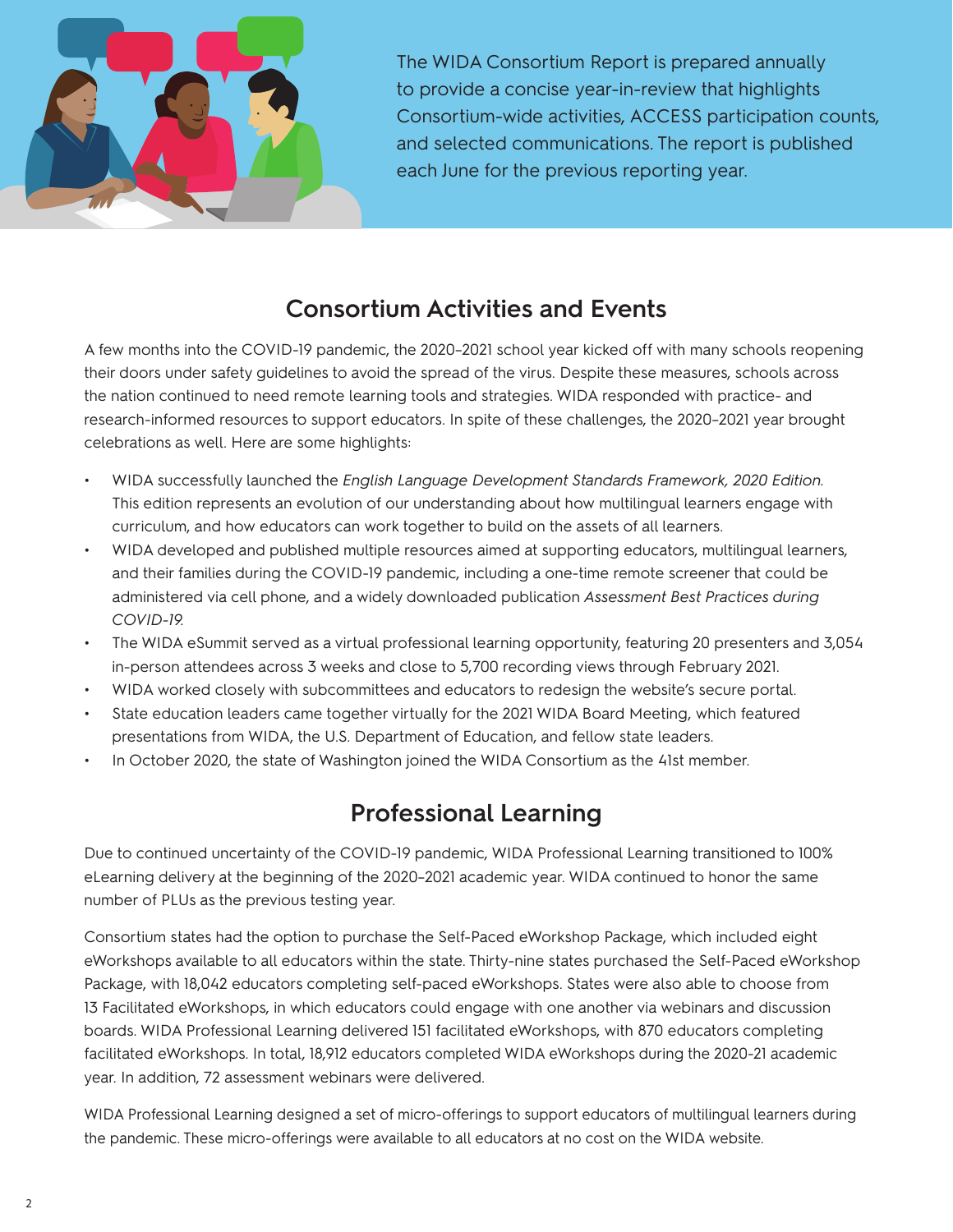## **English Learner Students Tested in 2020–2021**

|                        |                               |                                    |                         | <b>ELS TESTED</b>        |                        |                            |                        |  |
|------------------------|-------------------------------|------------------------------------|-------------------------|--------------------------|------------------------|----------------------------|------------------------|--|
|                        |                               | <b>ACCESS for ELLS Grades 1-12</b> |                         |                          |                        |                            | <b>Total Number of</b> |  |
| <b>State</b>           | Kindergarten<br><b>ACCESS</b> | <b>ACCESS</b><br>Paper             | <b>ACCESS</b><br>Online | Mixed Mode               | Total<br><b>ACCESS</b> | Alternate<br><b>ACCESS</b> | <b>Students Tested</b> |  |
| AK                     | 424                           | 175                                | 5,315                   | 0                        | 5,914                  | 35                         | 5,949                  |  |
| $\mathsf{AL}$          | 3,394                         | 18                                 | 29,231                  | 80                       | 32,723                 | 284                        | 33,007                 |  |
| BI                     | 105                           | 388                                | 557                     | 0                        | 1,050                  |                            | 1,054                  |  |
| CO                     | 7,740                         | 1,339                              | 63,745                  | 0                        | 72,824                 | 687                        | 73,511                 |  |
| DC                     | 50                            | $\mathsf 0$                        | 52                      | 0                        | 102                    | $\mathsf{O}$               | 102                    |  |
| DD                     | 653                           | 45                                 | 5,484                   | $\qquad \qquad -$        | 6,190                  | 21                         | 6,211                  |  |
| DE                     | 1,303                         |                                    | 10,232                  | $\overline{a}$           | 11,549                 | 36                         | 11,585                 |  |
| FL                     | 27,968                        | 210,353                            | 0                       | 0                        | 238,321                | 1,029                      | 239,350                |  |
| GA                     | 12,778                        | 4,490                              | 97,305                  | $\overline{11}$          | 114,584                | 1,159                      | 115,743                |  |
| $\mathsf{H}\mathsf{I}$ | 1,343                         | 22                                 | 14,264                  | 0                        | 15,629                 | 214                        | 15,843                 |  |
| ID                     | 1,793                         | 35                                 | 16,298                  |                          | 18,127                 | 151                        | 18,278                 |  |
| $\mathsf{IL}$          | 15,226                        | 958                                | 132,411                 | 187                      | 148,782                | 2,826                      | 151,608                |  |
| $\sf IN$               | 7,176                         | 158                                | 64,192                  | 48                       | 71,574                 | 1,097                      | 72,671                 |  |
| KY                     | 3,621                         | 45                                 | 24,628                  | $\bar{\rm H}$            | 28,305                 | 286                        | 28,591                 |  |
| MA                     | 8,397                         | 513                                | 66,049                  | $\overline{a}$           | 74,966                 | 1,156                      | 76,122                 |  |
| MD                     | 822                           | 17                                 | 6,479                   | $\overline{a}$           | 7,320                  | 39                         | 7,359                  |  |
| ME                     | 255                           | $\overline{\phantom{a}}$           | 2,221                   | $\overline{\phantom{m}}$ | 2,487                  | 32                         | 2,519                  |  |
| MI                     | 6,835                         | 1,010                              | 61,593                  | 0                        | 69,438                 | 621                        | 70,059                 |  |
| MN                     | 5,897                         | 247                                | 44,088                  | 142                      | 50,374                 | 677                        | 51,051                 |  |
| <b>MO</b>              | 3,662                         | 43                                 | 28,052                  |                          | 31,759                 | 181                        | 31,940                 |  |
| MP                     | 42                            | $\mathsf{O}$                       | 816                     | 0                        | 858                    |                            | 859                    |  |
| MT                     | 155                           | $\mathsf O$                        | 2,410                   | 0                        | 2,565                  | 18                         | 2,583                  |  |
| <b>NC</b>              | 9,274                         | 282                                | 96,187                  | $\overline{a}$           | 105,750                | 1,369                      | 107,119                |  |
| ND                     | 348                           | 28                                 | 3,316                   | 0                        | 3,692                  | 23                         | 3,715                  |  |
| <b>NH</b>              | 364                           | 209                                | 3,889                   | 0                        | 4,462                  | 31                         | 4,493                  |  |
| $\mathsf{N}\mathsf{J}$ | 8,047                         | 2,098                              | 79,156                  | 50                       | 89,351                 | 337                        | 89,688                 |  |
| <b>NM</b>              | 521                           | 3,892                              | 4,417                   | 22                       | 8,852                  | 55                         | 8,907                  |  |
| <b>NV</b>              | 4,988                         |                                    | 53,396                  | 48                       | 58,441                 | 622                        | 59,063                 |  |
| OK                     | 6,041                         | 262                                | 52,264                  | $\overline{\phantom{m}}$ | 58,570                 | 713                        | 59,283                 |  |
| PA                     | 4,162                         | 3,760                              | 55,524                  | 43                       | 63,489                 | 1,036                      | 64,525                 |  |
| R <sub>l</sub>         | 1,153                         | 33                                 | 12,627                  | $\mathsf{O}\xspace$      | 13,813                 | 140                        | 13,953                 |  |
| $\sf SC$               | 3,335                         | $72\,$                             | 38,335                  | $\overline{\phantom{0}}$ | 41,747                 | 366                        | 42,113                 |  |
| SD                     | 771                           | 183                                | 5,432                   | $\bar{\phantom{a}}$      | 6,393                  | 51                         | 6,444                  |  |
| TN                     | 5,815                         | 45                                 | 43,500                  | $\qquad \qquad -$        | 49,363                 | 380                        | 49,743                 |  |
| UT                     | 3,584                         |                                    | 47,264                  | 29                       | 50,885                 | 499                        | 51,384                 |  |
| VA                     | 11,350                        | 4,594                              | 75,450                  | 123                      | 91,517                 | 1,402                      | 92,919                 |  |
| $\mathsf{VI}$          | $\mathsf{O}\xspace$           | $\mathsf{O}$                       | 0                       | $\mathsf{O}$             | $\mathsf{O}\xspace$    | 0                          | $\mathsf{O}\xspace$    |  |
| VT                     | 4                             |                                    | 1,387                   | $\qquad \qquad -$        | 1,537                  | 27                         | 1,564                  |  |
| WI                     | 3,609                         | 211                                | 38,047                  | $\qquad \qquad -$        | 41,873                 | 402                        | 42,275                 |  |
| <b>WY</b>              | 275                           | 43                                 | 2,202                   | $\mathsf O$              | 2,520                  | 27                         | 2,547                  |  |
| Total                  | 173,417                       | 235,604                            | 1,287,815               | 860                      | 1,697,696              | 18,034                     | 1,715,730              |  |

Total may be fewer than the sum of all the columns, reflecting the fact that some students took more than one test (e.g., both Kindergarten ACCESS and ACCESS for ELLs Grades 1–12). Dashes represent totals smaller than 10; too few to report publicly.